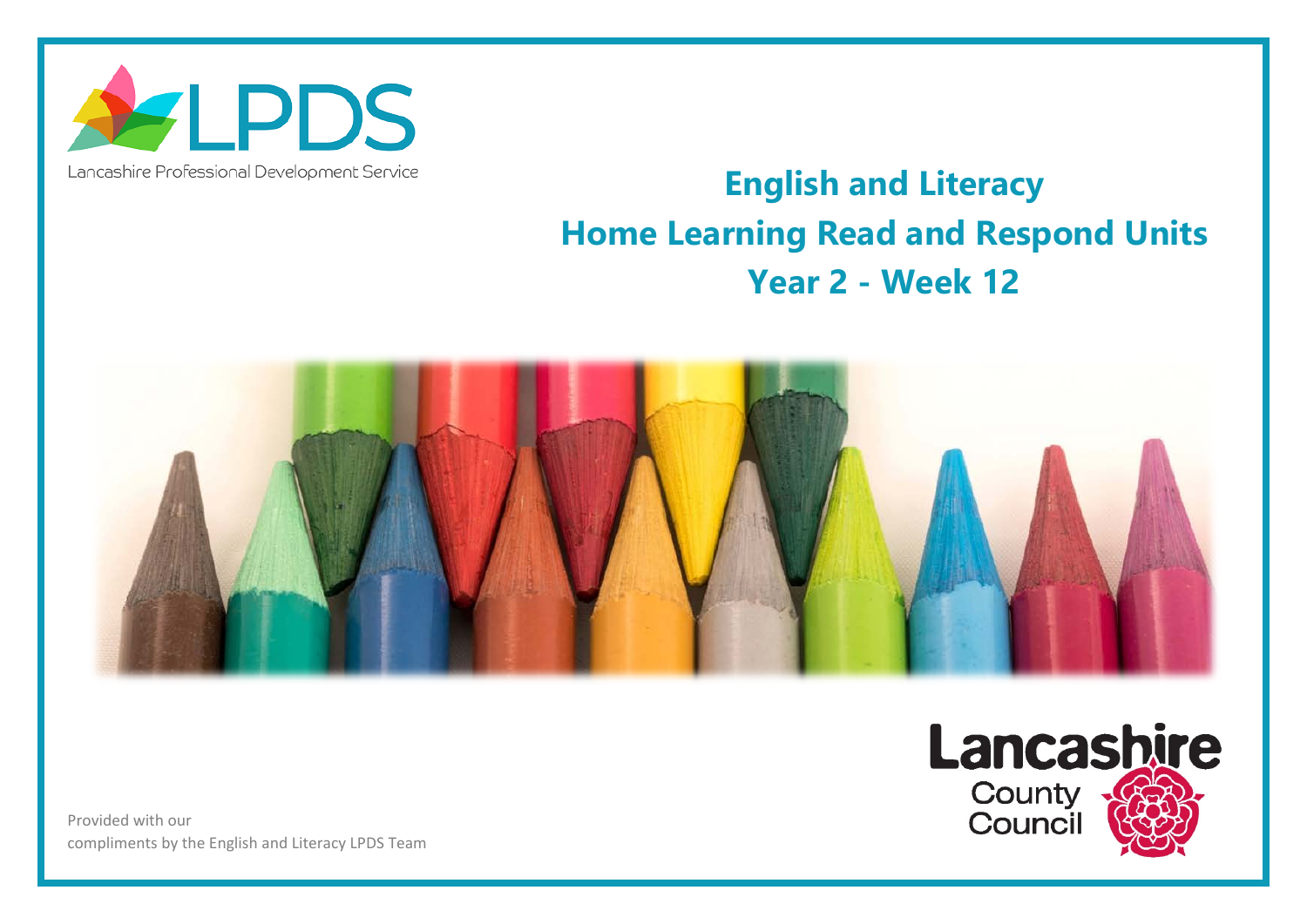

| <b>Week Twelve</b>                                                                                                                                                                                                                                                                                                                              |                                                                                                                                                                                                                                                                                                                                                                      |                                                                                                                                                                                                                                                                                                                                                                      |                                                                                                                                                                                                                                                                                                                                                                                                                                             |                                                                                                                                                                                                                                                                                                                                                                                                             |                                                                                                                                                                                                                                                                                                                                                                                   |  |  |
|-------------------------------------------------------------------------------------------------------------------------------------------------------------------------------------------------------------------------------------------------------------------------------------------------------------------------------------------------|----------------------------------------------------------------------------------------------------------------------------------------------------------------------------------------------------------------------------------------------------------------------------------------------------------------------------------------------------------------------|----------------------------------------------------------------------------------------------------------------------------------------------------------------------------------------------------------------------------------------------------------------------------------------------------------------------------------------------------------------------|---------------------------------------------------------------------------------------------------------------------------------------------------------------------------------------------------------------------------------------------------------------------------------------------------------------------------------------------------------------------------------------------------------------------------------------------|-------------------------------------------------------------------------------------------------------------------------------------------------------------------------------------------------------------------------------------------------------------------------------------------------------------------------------------------------------------------------------------------------------------|-----------------------------------------------------------------------------------------------------------------------------------------------------------------------------------------------------------------------------------------------------------------------------------------------------------------------------------------------------------------------------------|--|--|
| <b>Year 2</b>                                                                                                                                                                                                                                                                                                                                   | Day 1                                                                                                                                                                                                                                                                                                                                                                | Day 2                                                                                                                                                                                                                                                                                                                                                                | Day 3                                                                                                                                                                                                                                                                                                                                                                                                                                       | Day 4                                                                                                                                                                                                                                                                                                                                                                                                       | Day 5                                                                                                                                                                                                                                                                                                                                                                             |  |  |
| <b>Focus theme: Prepare</b><br>to shrink to the size<br>of an ant!<br>In this film-themed<br>week, explore<br>characters and<br>settings from a<br>completely different<br>viewpoint. Enjoy<br>some wild<br>adventures, dramatic<br>escapes and see<br>everyday objects as<br>you've never seen<br>them before!                                 | Talk about/look up<br>synonyms (words that<br>mean the same) for the<br>word small. Create a<br>chart or poster with all<br>your words. You can use<br>colour and bubble-<br>writing if you like to help<br>make the words more<br>memorable.<br>You will be able to use<br>some of these words<br>throughout this week in<br>your writing.                          | Look up and collect<br>synonyms (words that<br>mean the same) for the<br>word big. Just like<br>yesterday, create a<br>chart or poster with all<br>your words. You can<br>use colour and bubble-<br>writing if you like to<br>help make the words<br>more memorable.<br>Just like your words for<br>small, hopefully you<br>will be able to use<br>some of the words | Today you are going to<br>be introduced to some<br>more small people via<br>film.<br>Find out all about the<br>Borrowers in The<br><b>Borrowers Trailer:</b><br>https://www.youtube.c<br>om/watch?v=9TBUBierI<br>bY<br>Talk about what you<br>know about the<br>Borrowers from this<br>clip.                                                                                                                                                | Watch The Borrowers<br>Trailer (2014):<br>https://www.youtube.c<br>om/watch?v=Sb2x8llp7<br>uk<br>Note how each of the<br>characters is as equally<br>afraid as the other!<br>Talk about how they<br>both react to seeing<br>each other for the first<br>time.<br>Now watch how one of                                                                                                                       | Today you can either:<br>Write the story to match<br>the clip Pod's Adventure<br>$-$ The Borrowers $-$ BBC<br>One:<br>https://www.youtube.co<br>m/watch?v=DpcXLTm50<br>sU<br><b>OR</b><br>write your own<br>adventure story about<br>Borrowers or characters<br>who have shrunk.                                                                                                  |  |  |
| <b>Warning! Alongside</b><br>some of the clips<br>viewed this week,<br>there may appear<br>advertisements for<br>related film clips.<br>Some of these are<br>inappropriate and<br>should be avoided. It<br>is essential that<br>parents monitor that<br>children are<br>remaining on the<br>listed page only and<br>are keeping safe<br>online. | Watch and enjoy this clip<br>from Honey I Shrunk the<br>Kids (1989) $-$ the Kids are<br>Shrunk:<br>https://www.youtube.co<br>m/watch?v=YK36O47scjI<br>Retell what has<br>happened in the clip to<br>an adult.<br>Imagine that you are one<br>of the children in the<br>clip. You desperately<br>need to get Dad/Mr<br>Szalinski's attention and<br>ask for his help. | meaning big in your<br>writing this week.<br>Watch and enjoy this<br>clip from Honey I<br>Shrunk the Kids where<br>Dad decides to sweep<br>the attic, unaware of<br>the danger in which he<br>is putting the children!<br>Honey I Shrunk the<br>Kids:<br>https://www.youtube.<br>com/watch?v=AMGZw<br>xc9Vql<br>Now watch (up to 1:52<br>mins) Honey, I Shrunk       | Now watch and enjoy<br>this television<br>adaptation of a<br>Borrower's adventure<br>Pod's Adventure - The<br>Borrowers - BBC One:<br>https://www.youtube.c<br>om/watch?v=DpcXLTm5<br><b>OsU</b><br>Watch again and, this<br>time, pause at these key<br>moments in the clip:<br>0:53 mins, 1:08 mins,<br>1:20 mins, 1:41 mins,<br>2:06 mins, 3:01 mins,<br>3:43 mins.<br>Each time you pause,<br>discuss what you have<br>learnt about the | the Borrowers is caught<br>in this clip, Borrowers:<br>https://www.youtube.c<br>om/watch?v=hHk3dLl8<br>dY8<br>Imagine that you are<br>the 'human' in this<br>second clip. Write a<br>diary entry detailing<br>what has happened to<br>you that day and your<br>amazing discovery.<br>Re-watch the clip so<br>that you can consider<br>carefully what the<br>human child is thinking<br>and feeling. You may | Watch from 2:16 - 3:20<br>mins of the clip below to<br>give you more ideas<br>about what your<br>miniature character(s)<br>could do:<br>Grandpa in my Pocket -<br><b>Nothing Stops Grandpa:</b><br>https://www.youtube.co<br>m/watch?v=1yyVO6JXL2<br>$\overline{4}$<br>Think about:<br>Are your characters<br>always small like the<br>Borrowers or have they<br>been shrunk like |  |  |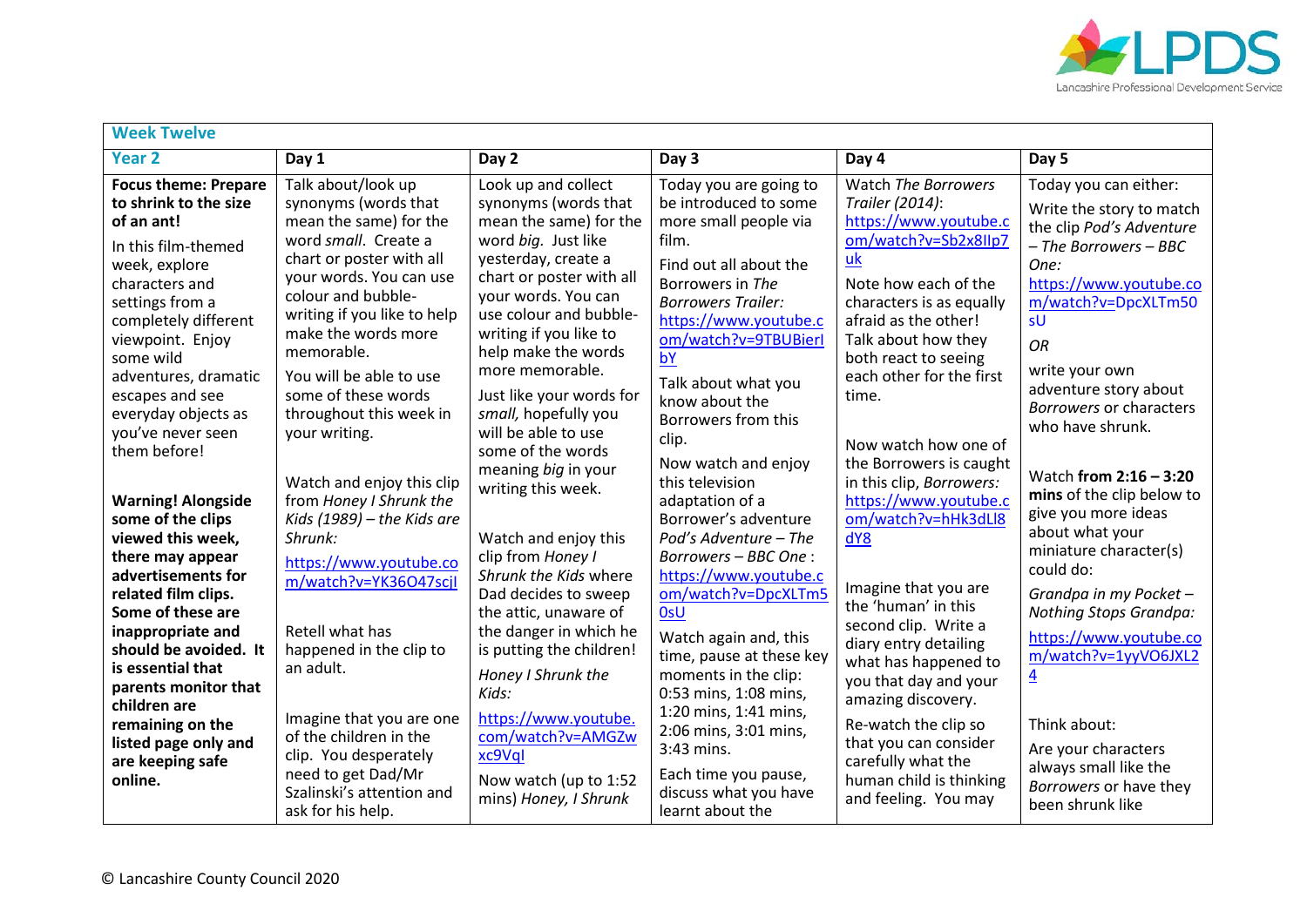

| Imagine that in the attic,  | the Kids (1989 movie                    | borrower and how you       | even want to include in     | Grandpa or the children     |
|-----------------------------|-----------------------------------------|----------------------------|-----------------------------|-----------------------------|
| you have found a giant      | clip) The Horror:                       | might describe him.        | your diary some of the      | in Honey, I Shrunk the      |
| pencil with which to        | https://www.youtube.                    | Create an information      | things the character        | Kids?                       |
| write him a letter or       | com/watch?v= C3vNjF                     | poster of everything a     | says.                       |                             |
| note, pleading for help -   | Irow&list=PLDbbJgth3H                   | borrower needs to be       |                             |                             |
| and fast!                   | gkGSexOfJ967k-                          | or be able to do.          |                             | Where is your story         |
|                             | 0nLHcQ7xT&index=8                       |                            | You might want to use       | going to be set? Could it   |
|                             |                                         | E.g. A BORROWER            | the structure below or      | be set in your back         |
| Think about including the   | Wayne Szalinski says                    | MUST BE                    | some of the sentence        | garden, the street          |
| following:                  | very little in this clip,               | $-$ small (or one of your  | starters to help:           | outside or perhaps a        |
|                             | but his actions and                     | words from your            |                             | room in your house?         |
| Dear Dad / Mr Szalinski     | reactions help to tell                  | poster on day one)         | Dear Diary,                 | What everyday objects       |
|                             | the story! Pause at                     |                            |                             | might your small            |
| $-$ a retelling of what has | these times to 'read                    | $-$ not afraid of heights! |                             | characters come across      |
| happened                    | between the lines' and                  | $-$ incredibly strong      | Today I discovered the      | that to them appear         |
| - a description of          | discuss what Wayne                      | $-$ brilliant at hiding    | most amazing thing $-a$     | huge? You could look        |
| yourself now (you           | Szalinski is thinking:                  |                            | Borrower!                   | around your garden,         |
| could use some of your      | 0:18 mins, 0:34 mins,                   | as quiet as a mouse!       |                             | kitchen or lounge for       |
| words meaning 'small')      | 0:44 mins, 0:46 mins,                   | etc.                       | It all started when a toy   | ideas.                      |
|                             | 0:54 mins, 1:04 mins,                   | Feel free to add as        | soldier fell off the top of |                             |
| - a description of how      | 1:13 mins.                              | many features to your      | my book shelf.              |                             |
| the world looks around      | Write a series of                       | list as possible! You can  | I grabbed a tin to catch    | What is going to be the     |
| you now                     |                                         | use both clips to refer    | whatever it was but         | problem in your story?      |
| $-$ a plea for help         | thought bubbles to<br>match each of the | to for ideas.              |                             | Are they trying to return   |
|                             |                                         |                            | The next thing I knew       | home, to their normal       |
| - where you might wait      | above sections of film.                 | Use colour and enlarged    |                             | size, or are they trying to |
| for Dad /Mr Szalinski       |                                         | lettering to make your     | When I poured it into       | borrow an object from       |
| to find you                 |                                         | poster as attractive as    | my glass money bowl, I      | the human world?            |
| - from/love one of the      |                                         | possible.                  | Saw                         |                             |
| children (Nick, Amy,        |                                         |                            | Questions $-e.g.$ what      |                             |
| Russ or Ron).               |                                         |                            | was it? What was it         | What obstacles might        |
|                             |                                         |                            | doing in my room?           | they face along the way?    |
|                             |                                         |                            | What did it want?           | E.g. Being seen by a        |
| Remember to keep            | Some of the thoughts                    |                            |                             | human, being smelt by a     |
| reading over your letter    | may be single words or                  |                            | It seemed                   | pet, being stood on,        |
| to check it makes sense.    | short phrases, e.g. Oh                  |                            | I thought/felt              | becoming trapped etc.       |
| Check for spelling and      | no! Others may be                       |                            |                             |                             |
| punctuation too! Now        | sentences, e.g. I swept                 |                            | When I told it about the    |                             |